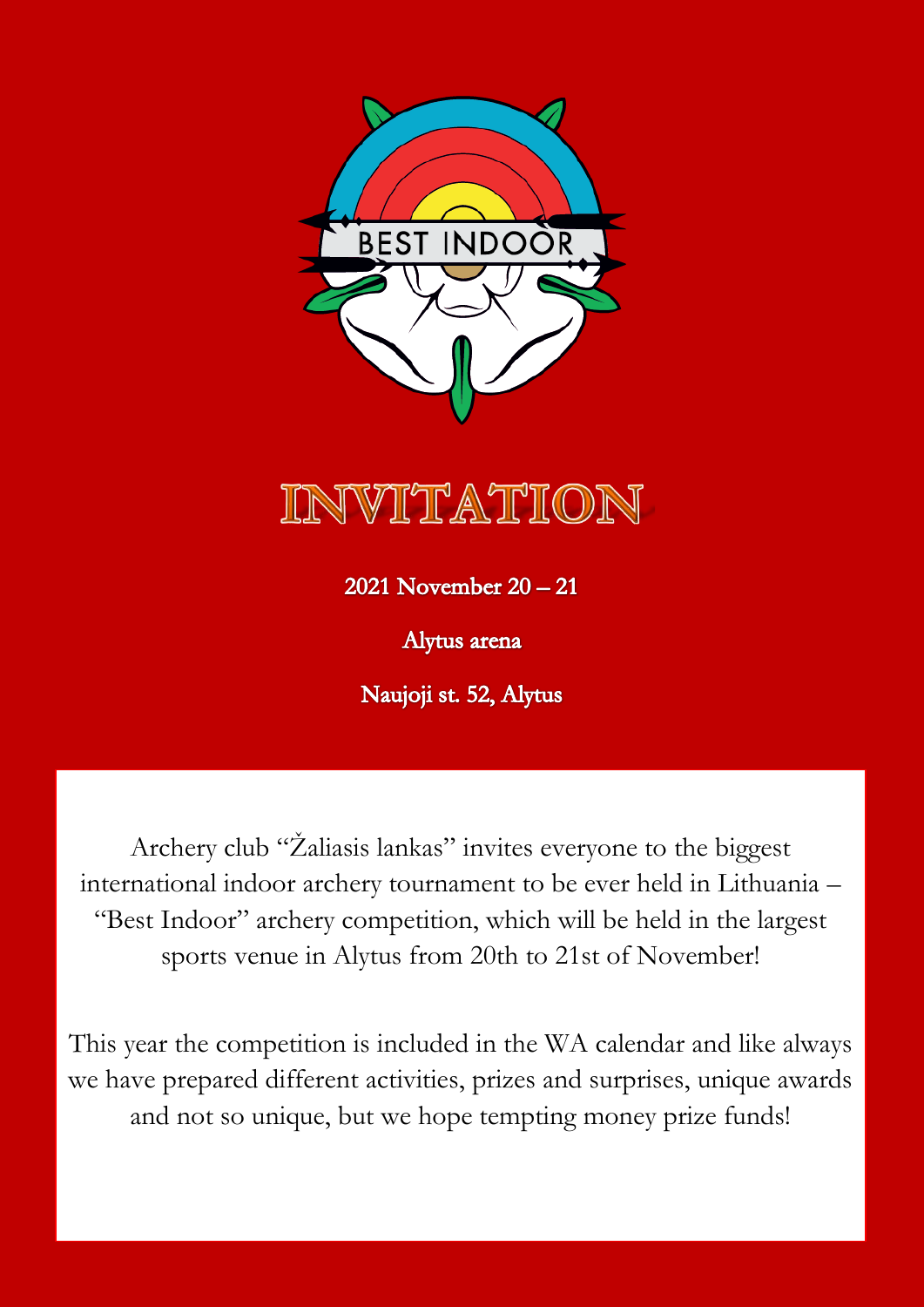### **Divisions & Rounds**

## **Divisions:**

- Recurve Men & Women;
- Compound Men & Women:
- Barebow Men & Women;
- Longbow and Historical bow Men & Women. *Groups will be formed only if there are 8 or more participants in that group.*

### **Rounds:**

- Recurve: Qualification Round 18m Round, Elimination Round Recurve Indoor Match Round (18m);
- Compound: Qualification Round 18m Round, Elimination Round Compound Match Indoor Round (18m);
- Barebow, Longbow & Historical bow: Qualification Round 18m Round, Elimination Round Recurve Indoor Match Round (18m). *Only the top 32 archers will participate in the elimination rounds.*

### **Preliminary schedule**

## 20 November 2021, Saturday

Qualification Round, Elimination Round 1/16 and 1/8, Team Elimination

**9:00 – 9:30** Registration. Equipment Inspection

**9:30 – 9:45** Opening ceremony

**9:45 – 10:15** Official Practice

**10:15 – 13:30** Qualification Round

**13:30 – 14:30** Break

**14:30 – 15:15** 1/16: RW, RW, CW, CM, BW, BM, LW, LM

**15:15 – 16:00** 1/8: RW, RW, CW, CM, BW, BM, LW, LM

**16:00 – 18:00** Team Elimination

21 November 2021, Sunday

Elimination Round, Secondary Tournament, Finals **9:00** 

- *1/4:* RW, RW, CW, CM, BW, BM, LW, LM
- *1/2:* RW, RW, CW, CM, BW, BM, LW, LM
- Bronze: RW, RW, CW, CM, BW, BM, LW, LM
- **Secondary Tournament**

## **12:00**

- Gold: Longbow Team
- Gold: Barebow Team
- Gold: Compound Team
- Gold: Recurve Team
- Gold: Longbow Men & Women
- Gold: Barebow Men & Women
- Gold: Compound Men & Women
- Gold: Recurve Men & Women

## **15:00**

Award Ceremony

*The competition schedule might change depending on the number of participants and other factors.*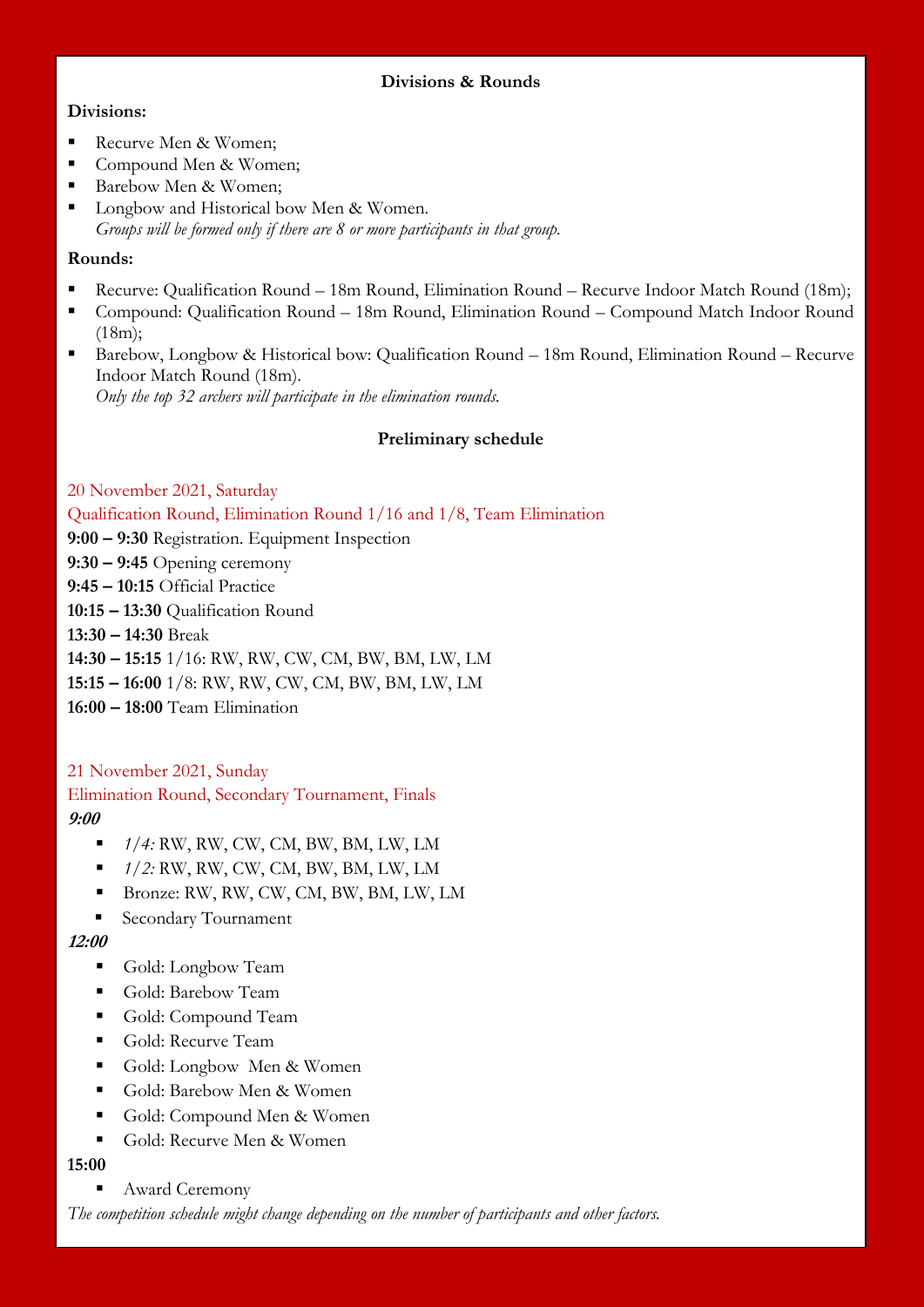#### **Registration**

Please register using our online registration form at www.zaliasislankas.lt/BestIndoor. The registration opens on the 18<sup>th</sup> of October and closes on the 15<sup>th</sup> of November. Registration will be complete and considered final when a bank transaction is received.

#### **Entry fee:**

Payment until 2021 11 10 - 30 Euro;

Payment from 2021 11 11 - 40 Euro.

The entry fee includes a participant's package with souvenirs, soup, dessert and coffee/tea on the first competition day, dessert and coffee/tea on the second competition day.

The bank transaction has to be made to: Name of recipient: VšĮ "Žaliasis lankas" Company code: 302809886 IBAN: LT47 7300 0101 3245 8530 SWIFT/BIC: HABALT22 Explanation: Entry fee for Best Indoor ARCHER'S NAME OR NAMES

#### **Accommodation**

Participants should take care of accommodation themselves. There will be special offers available at www.zaliasislankas.lt/BestIndoor/ACCOMODATION.

#### **Prizes**

The top 3 archers will be awarded with unique prizes and the winner of every group will also be awarded with a money prize. The value of the prize will be determined by the size of that group.

### **Organizers and partners**

lankac

Mytius Alytaus miesto<br>savivaldybė

### **Contact information**

Contact us via email info@zaliasislankas.lt or phone  $+370$  630 65388 (Inga).